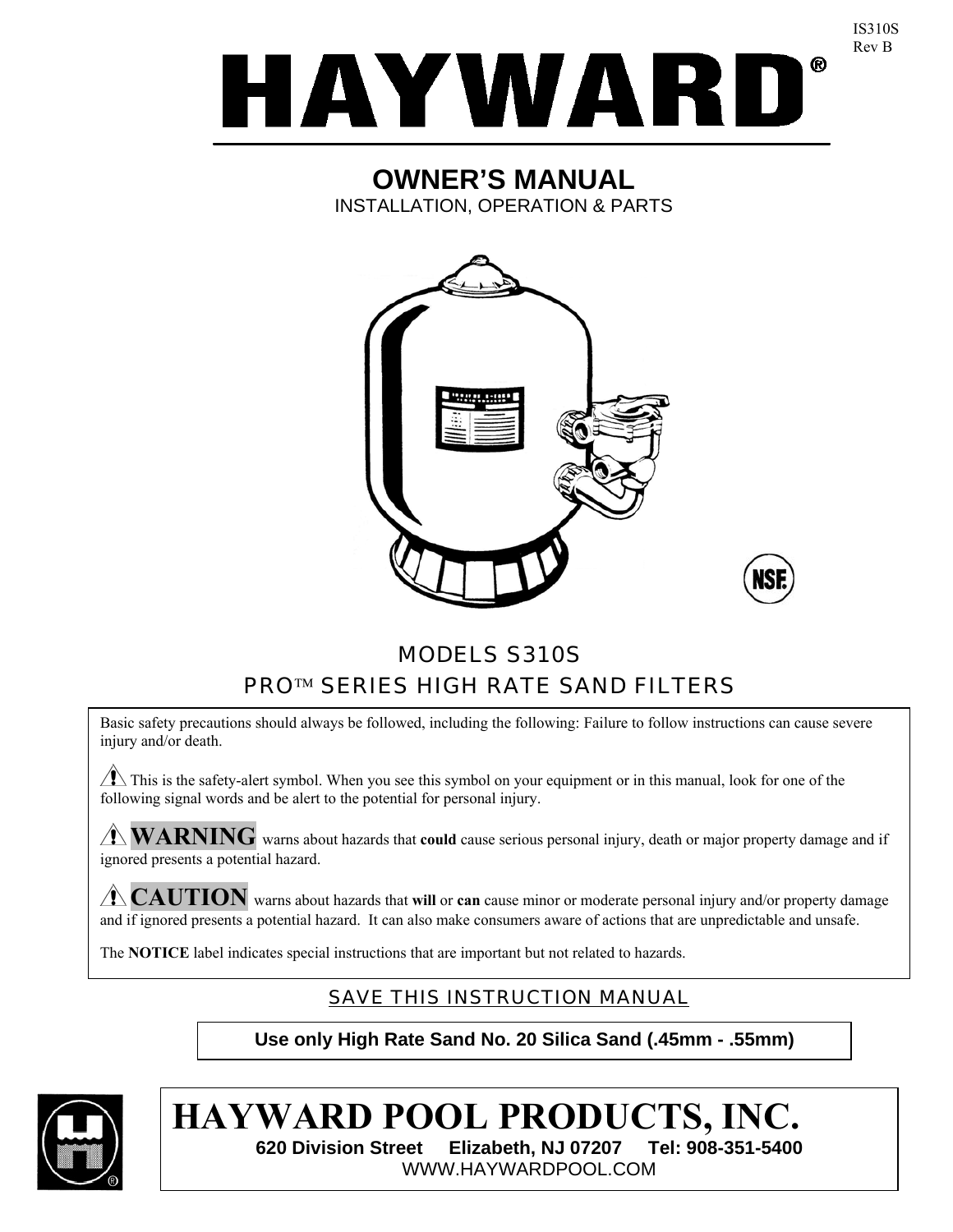

### - **WARNING** - **Read and follow all instructions in this owner's manual and on the equipment. Failure to follow instructions can cause severe injury and/or death**.

### **WARNING – Suction Entrapment Hazard.**

Suction in suction outlets and/or suction outlet covers which are, damaged, broken, cracked, missing, or unsecured can cause severe injury and/or death due to the following entrapment hazards:

**Hair Entrapment**- Hair can become entangled in suction outlet cover.

**Limb Entrapment**- A limb inserted into an opening of a suction outlet sump or suction outlet cover that is damaged, broken, cracked, missing, or not securely attached can result in a mechanical bind or swelling of the limb.

**Body Suction Entrapment**- A negative pressure applied to a large portion of the body or limbs can result in an entrapment.

**Evisceration/ Disembowelment** - A negative pressure applied directly to the intestines through an unprotected suction outlet sump or suction outlet cover which is, damaged, broken, cracked, missing, or unsecured can result in evisceration/ disembowelment.

**Mechanical Entrapment**- There is potential for jewelry, swimsuit, hair decorations, finger, toe or knuckle to be caught in an opening of a suction outlet cover resulting in mechanical entrapment.



#### **WARNING** - **To Reduce the risk of Entrapment Hazards:**

o When outlets are small enough to be blocked by a person, a minimum of two functioning suction outlets per pump must be installed. Suction outlets in the same plane (i.e. floor or wall), must be installed a minimum of three feet (3') [1 meter] apart, as measured from near point to near point.

- o Dual suction fittings shall be placed in such locations and distances to avoid "dual blockage" by a user.
- o Dual suction fittings shall not be located on seating areas or on the backrest for such seating areas.
- o The maximum system flow rate shall not exceed the flow rating of as listed on Table 2.
- o Never use Pool or Spa if any suction outlet component is damaged, broken, cracked, missing, or not securely attached.
- o Replace damaged, broken, cracked, missing, or not securely attached suction outlet components immediately.
- o In addition two or more suction outlets per pump installed in accordance with latest NSPI, IAF Standards and CPSC guidelines, follow all National, State, and Local codes applicable.
- o Installation of a vacuum release or vent system, which relieves entrapping suction, is recommended.

#### **WARNING – Failure to remove pressure test plugs and/or plugs used in winterization of the pool/spa from the suction outlets can result in an increase potential for suction entrapment as described above.**

**WARNING – Failure to keep suction outlet components clear of debris, such as leaves, dirt, hair, paper and other material can result in an increase potential for suction entrapment as described above.**

**WARNING – Suction outlet components have a finite life, the cover/grate should be inspected frequently and replaced at least every ten years or if found to be damaged, broken, cracked, missing, or not securely attached.**

**CAUTION – Components such as the filtration system, pumps and heater must be positioned so as to prevent their being used as means of access to the pool by young children.**

**WARNING – Never operate or test the circulation system at more than 40 PSI.**

**CAUTION – All electrical wiring MUST be performed by a qualified professional, and MUST conform to local codes and regulations.**

#### **WARNING – Never change the filter control valve position while the pump is running.**



**WARNING – Hazardous Pressure.** Pool and spa water circulation systems operate under hazardous pressure during start up, normal operation, and after pump shut off. Stand clear of circulation system equipment during pump start up. Failure to follow safety and operation instructions could result in violent separation of the pump housing and cover, and/or filter housing and clamp due to pressure in the system, which could cause property damage, severe personal injury, or death. Before servicing pool and spa water

circulation system, all system and pump controls must be in off position and filter manual air relief valve must be in open position. Before starting system pump, all system valves must be set in a position to allow system water to return back to the pool. Do not change filter control valve position while system pump is running. Before starting system pump, fully open filter manual air relief valve. Do not close filter manual air relief valve until a steady stream of water (not air or air and water) is discharged.



**WARNING – Separation Hazard.** Failure to follow safety and operation instructions could result in violent separation of pump and/or filter components. Strainer cover must be properly secured to pump housing with strainer cover lock ring. Before servicing pool and spa circulation system, the filter's manual air relief valve must be in open position. Do not operate pool and spa circulation system if a system component is not assembled properly, damaged, or missing. Do not operate pool and spa circulation system unless filter manual air relief valve body is in locked position in filter upper body.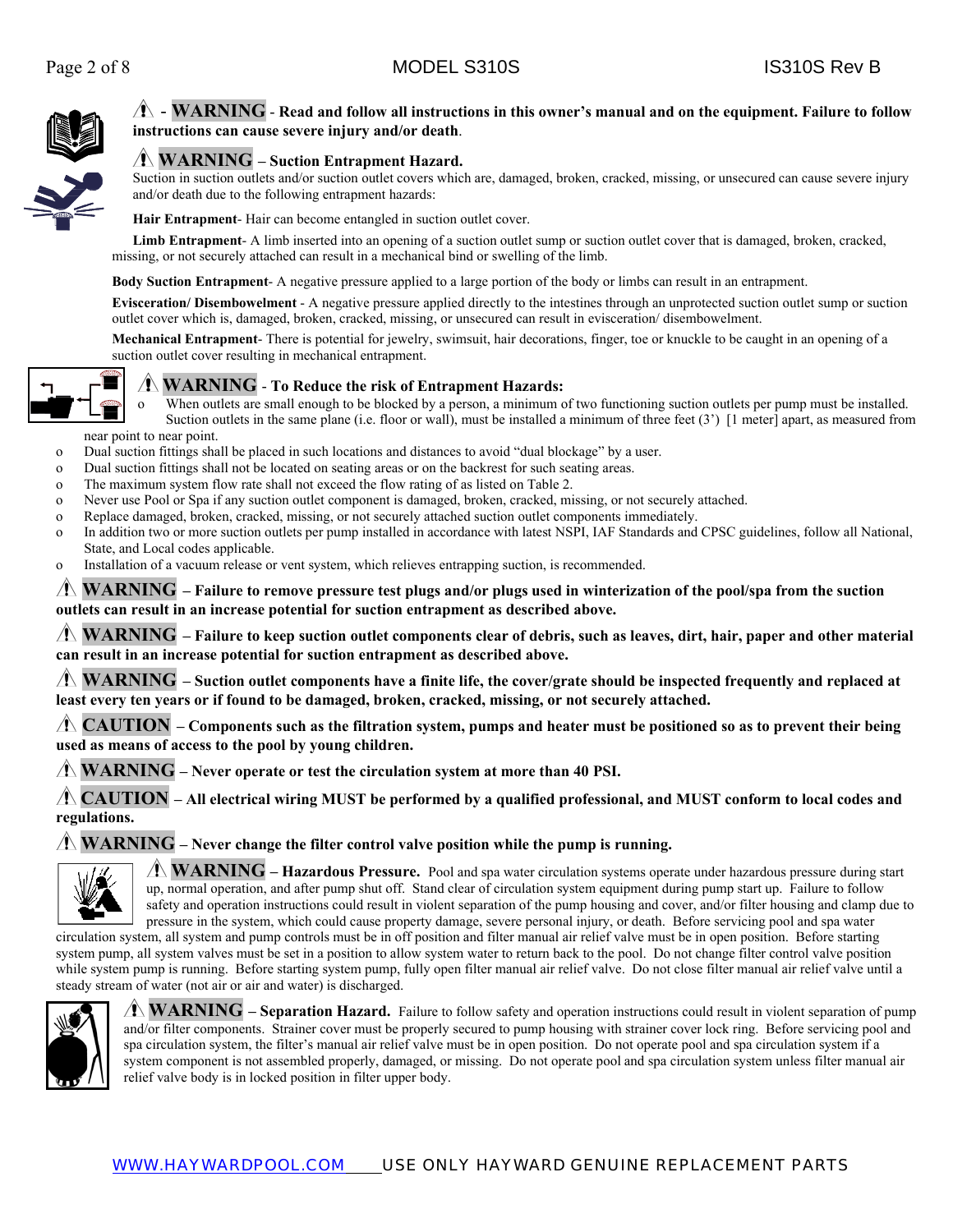Page 3 of 8 MODEL S310S IS310S Rev B



**WARNING – Electrical** Ground motor before connecting to electrical power supply. Failure to ground pump motor can cause serious or fatal electrical shock hazard.

**WARNING** – Do NOT ground to a gas supply line.

**WARNING** – To avoid dangerous or fatal electrical shock, turn OFF power to motor before working on electrical connections.

**WARNING** – Failure to bond pump to pool structure will increase risk for electrocution and could result in injury or death. To reduce the risk of electric shock, see installation instructions and consult a professional electrician on how to bond pump. Also, contact a licensed electrician for information on local electrical codes for bonding requirements.

Your Hayward Pro Series high-rate sand filter is a high performance, totally corrosion-proof filter that blends superior flow characteristics and features with ease of operation. It represents the very latest in high-rate sand filter technology. It is virtually foolproof in design and operation and when installed, operated and maintained according to instructions, your filter will produce clear, sparkling water with only the least attention and care.

#### **HOW IT WORKS**

Your filter uses special filter sand to remove dirt particles from the water. Filter sand is loaded into the filter tank and functions as the permanent dirt removing media. The pool water, which contains suspended dirt particles, is pumped through your piping system and is automatically directed by the patented filter control valve to the top of the filter tank. As the pool water is pumped through the filter sand, dirt particles are trapped by the sand bed, and filtered out. The cleaned pool water is returned from the bottom of the filter tank, through the control valve and back to the pool through the piping system. This entire sequence is continuous and automatic and provides for total recirculation of pool water through your filter and piping system.

After a period of time, the accumulated dirt in the filter causes a resistance to flow, and the flow diminishes. This means it is time to clean (backwash) your filter. With the control valve in the backwash position, the water flow is automatically reversed through the filter so that it is directed to the bottom of the tank, up through the sand, flushing the previously trapped dirt and debris out the waste line. Once the filter is backwashed (cleaned) of dirt, the control valve is manually resequenced to Rinse, and then Filter, to resume normal filtering.

#### **INSTALLATION**

Only simple tools (screwdriver and wrenches), plus Teflon tape manufactured for plastic adapters, are required to install and/or service the filter.

1. The filter system should be installed, not more than 6 feet above pool water level, on a *level* concrete slab, very firm ground, or equivalent, as recommended by your pool dealer. Position the filter so that the piping connections, control valve and winter drain are convenient and accessible for operation, service and winterizing. Assemble Vari-Flo filter control valve to filter. Align the two (2) valve pipe connections, with 0-rings in place, with the two

openings in the side of the filter tank and press in firmly. Secure the assembly to the tank connections with the two bulkhead locknuts.

#### *Do not overtighten.*

- 3. Assemble pump and pump mounting base (if supplied) to the filter according to instructions packed with the base.
- 4. Loading sand media. Filter sand media is loaded through the top opening of the filter.
	- a. Remove the top diffuser from the internal diffuser elbow pipe and place flexible, automatic air relief tube to the side, out of the way, inside the tank.
	- b. Cap the internal diffuser elbow pipe with the sand shield provided to prevent sand from entering it.
	- c. It is good practice to fill tank approximately 1/2 way with water to provide a cushioning effect when the filter sand is poured in. This helps protect the under-drain laterals from excessive shock. (Be sure the drain cap is securely in place on drain pipe.)

#### **Note: Check to confirm all laterals are in the down position before loading with sand. (See Figure A on Page 5.)**

- d. Carefully pour in correct amount and grade of filter sand, as specified. Sand surface should be leveled and should come to about 6 " from the top of the filter tank. Use no more than the recommended amount of sand.
- e. Remove the sand shield from internal diffuser elbow pipe.
- f. Replace diffuser on internal diffuser elbow pipe, positioning automatic air relief tube through the hole provided in the diffuser.



WWW.HAYWARDPOOL.COM USE ONLY HAYWARD GENUINE REPLACEMENT PARTS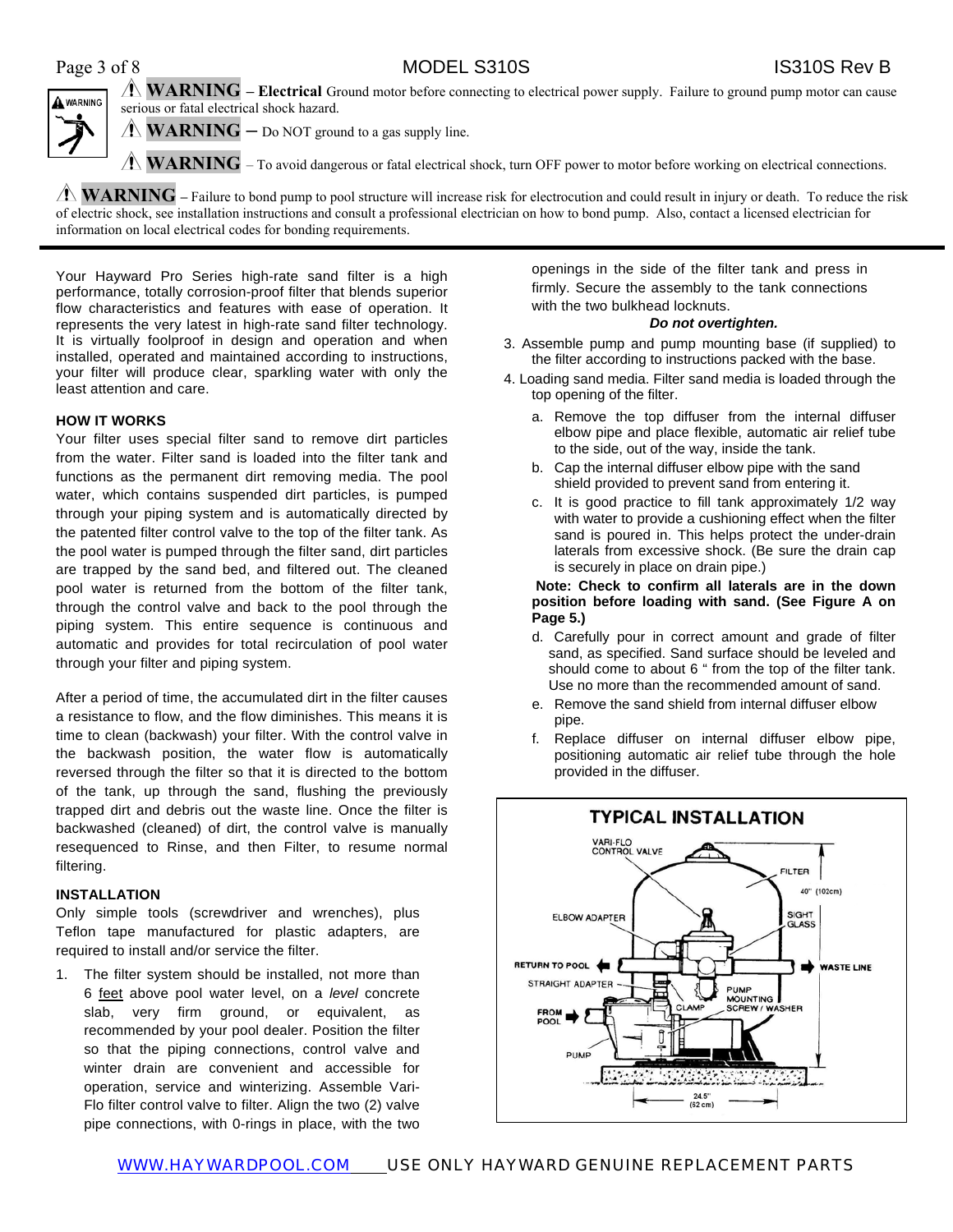- g. Wipe filter flange clean.
- h. Insert top closure dome (with flange 0-ring in place) into the tank neck. Place clamp around dome flange and tank flange and tighten with screwdriver, tapping around clamp with screwdriver handle to help seat flange clamp.

#### *Do not overtighten***.**

5. Connect pump to control valve opening marked PUMP according to instructions. Make return to pool pipe connection to control valve opening marked RETURN and complete other necessary plumbing connections, suction lines to pump, waste, etc.

6. Make electrical connections to pump per pump instructions.

7. To prevent water leakage, be sure drain cap is securely in place and all pipe connections are tight.

#### **INITIAL START-UP OF FILTER**

1. Be sure correct amount of filter sand media is in tank and that all connections have been made and are secure. **IMPORTANT: To prevent unnecessary strain on piping system and valving, always shut off pump before switching Filter Control Valve positions.**



2. Depress Vari-Flo control valve handle and rotate to BACKWASH\* position. (To prevent damage to control valve seat, always depress handle before turning.)

3. Prime and start pump according to pump instructions. (be sure all suction and return lines are open), allowing the filter tank to fill with water.

**WARNING – All suction and discharge valves must be open when starting the system. Failure to do so could cause severe personal injury and/or property damage**.

- 4. Once water flow is steady out the waste line, run the pump for at least 2 minutes. This initial backwashing of the filter is recommended to remove any impurities or fine sand particles in the sand media.
- 5. Turn pump off and set valve to RINSE position. Start pump and operate until water in sight glass is clear—about 1/2 to 1 minute. Turn pump off, set valve to FILTER position and restart pump. Your filter is now operating in the normal filter mode, filtering particles from the pool water
- 6. Adjust pool suction and return valves to achieve desired flow. Check system and filter for water leaks and tighten connections, bolts, nuts, as required.
- 7. Note the initial pressure gauge reading when the filter is clean. (It will vary from pool to pool depending upon the pump and general piping system.) As the filter removes dirt and impurities from the pool water, the accumulation in the filter will cause the pressure to rise and flow to diminish. When the pressure gauge reading is 6-8 PSI (0.41-0.55 BAR) higher than the initial "clean" pressure you noted, it is time to backwash (clean) the filter (see BACKWASH under Filter Control Valve Functions).

#### **NOTE: During initial clean-up of the pool water it may be necessary to backwash frequently due to the unusually heavy initial dirt load in the water.**

To prevent damage to the pump and filter and for proper operation of the system, clean pump strainer and skimmer baskets regularly.

### FILTER CONTROL VALVE FUNCTIONS

**FILTER**—Set valve to FILTER for normal filtering. Also use for regular vacuuming.

**BACKWASH**—For cleaning filter. When filter pressure gauge rises 8-10PSI (0.55-0.69 BAR) above start-up (clean pressure): Stop the pump, set valve to BACKWASH. Start pump and backwash approximately 2 minutes or less depending on dirt accumulation until water in sight glass is clear. Proceed to RINSE.

**RINSE**—After backwashing, with pump off, set valve to RINSE. Start pump and operate for about 1/2 to 1 minute. This ensures that all dirty water from backwashing is rinsed out to the filter to waste, preventing possible return to the pool. Stop pump, set valve to FILTER, and start pump for normal filtering.

**WASTE**—To bypass filter for draining or lowering water level and for vacuuming heavy debris directly to waste.

**RECIRCULATE**—Water is recirculated through the pool system, bypassing the filter.

**CLOSED**—Shuts off flow from pump to filter.

VACUUMING—Vacuuming can be performed directly into the filter. When vacuuming heavy debris loads, set valve to WASTE position to bypass the filter and vacuum directly out to waste.

#### **WINTERIZING**

- 1. Completely drain tank by unscrewing drain cap at base of filter tank. Leave cap off during winter.
- 2. Depress Vari-Flo control valve handle and rotate so as to set pointer on valve top between any two positions. This will allow water to drain from the valve. Leave valve in this "inactive" position.
- 3. Drain and winterize pump according to pump instructions.

#### **SERVICE** & **REPAIRS**

Consult your local authorized *Hayward* dealer or service center. No returns may be made directly to the factory without the expressed authorization of Hayward Pool Products, Inc.

#### **PLEASE REALIZE:**

Pure, clear swimming pool water is a combination of two factors—adequate filtration and proper water chemistry balance. One without the other will not give the clean water you desire.

Your filter system is designed for continuous operation. However, this is not necessary for most swimming pools. You can determine your filter operation schedule based on your pool size and usage. Be sure to operate your filtration system long enough each day to obtain at least one complete turnover of your pool water.

To properly sanitize your pool, maintain a free chlorine level of 1 to 3 ppm and a pH range of 7.2 to 7.6. Insufficient chlorine or an out of balance pH level will permit algae and bacteria to grow in your pool and make it difficult for your filter to properly clean the pool water.

**\***NOTE: For new concrete or gunite pools, or where there is a large amount of plaster dust or debris—start filter in FILTER position (not BACKWASH) to prevent clogging of underdrain laterals.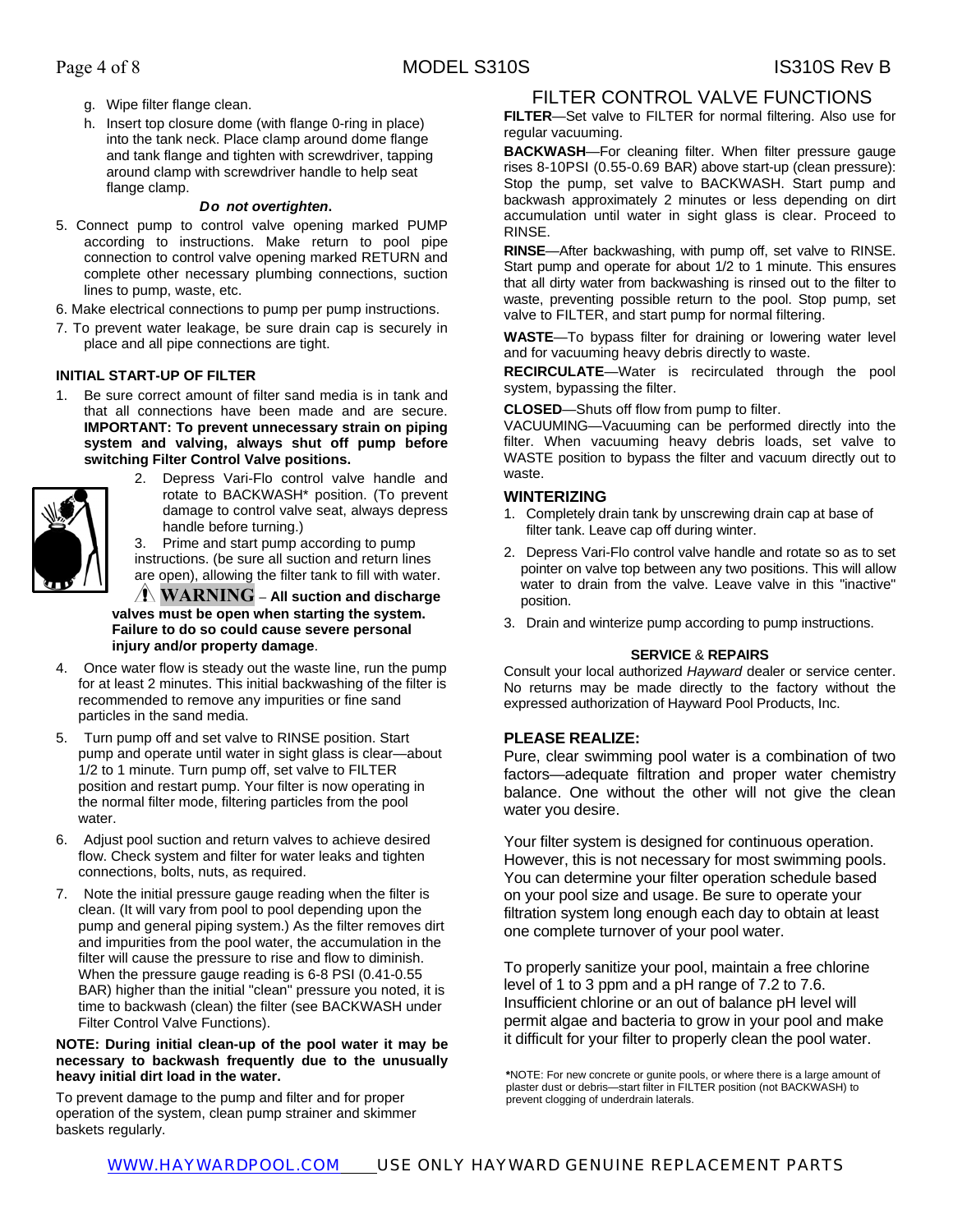| <b>EFFECTIVE</b>                                                  |     | <b>MAXIMUM</b> |                                   | <b>REQUIRED CLEARANCE</b> |             |              |             | <b>MEDIA REQUIRED</b> |                         |     |     |
|-------------------------------------------------------------------|-----|----------------|-----------------------------------|---------------------------|-------------|--------------|-------------|-----------------------|-------------------------|-----|-----|
| <b>FILTRATION</b><br><b>MODEL</b><br><b>AREA</b><br><b>NUMBER</b> |     |                | <b>WORKING</b><br><b>PRESSURE</b> | <b>SIDE</b>               |             | <b>ABOVE</b> |             | <b>TYPE</b>           | <b>AMOUNT</b>           |     |     |
|                                                                   | FT  | M              | PSI                               | <b>BAR</b>                | <b>INCH</b> | MМ           | <b>INCH</b> | MМ                    | <b>FILTER</b><br>SAND** | _BS | KG  |
| S310S                                                             | 4.9 | .46            | 50                                | 3.45                      | 18          | 460          | 18          | 460                   | $0.45 - 0.55$ mm        | 500 | 227 |

## SPECIFICATIONS

\*\*Also known as No. 20 Silica Sand.

## **TABLE 1**

# PARTS Models S310S

| <b>REF</b>     | <b>PART</b>    | <b>DESCRIPTION</b>            | NO.                     |
|----------------|----------------|-------------------------------|-------------------------|
| <b>NO</b>      | NO.            |                               | <b>REQ</b>              |
| 1              | <b>SX200G</b>  | Manual Air Relief Cap         | 1                       |
| $\overline{2}$ | SX200Z5        | O-RING, 13/16" O.D.           | 1                       |
| 3              | <b>SX244K</b>  | <b>Top Closure Dome</b>       | 1                       |
| $\overline{4}$ | GMX600F        | Valve/tank o-ring             | 1                       |
| $\overline{5}$ | <b>SX310N</b>  | Flange Clamp                  | 1                       |
| 6              | SX310AA2FW     | <b>Filter Tank w/Base</b>     | 1                       |
| $\overline{7}$ | SX244G         | Top Diffuser                  | $\overline{1}$          |
| 8              | SX310CD2FW     | <b>Elbow Assembly</b>         | 1                       |
| 9              | SX310CD2FW     | Elbow Assembly                | 1                       |
| 10             | SX310HA        | Lateral (Screw in) Prior 2005 | 10                      |
|                | SX310HN        | Lateral (One piece)           | 10                      |
| 11             | SX242MAX2X     | Lateral Holder Assy           | 1                       |
| 12             | SX200Z1        | <b>Plastic Air Tube</b>       | $\overline{1}$          |
| 13             | SX200Z2        | Air Tube Lock Screw           | 1                       |
| 14a            | <b>SX108HG</b> | Drain Cap Kit (Round)         | 1                       |
| 14b            | SX180LA        | Drain Cap Assy                | 1                       |
| 15             | SX200Z10       | Sand shield                   | 1                       |
| 16             | <b>SX310J</b>  | <b>Filter Stand Support</b>   | 1                       |
| 17             | SX360Z1        | O-Ring                        | $\overline{\mathbf{4}}$ |
| 18             | SX244P         | <b>Bulkhead Fitting</b>       | $\overline{2}$          |
| 19             | <b>SX360E</b>  | O-Ring Spacer                 | $\overline{2}$          |
| 20             | SX200Z4        | O-Ring                        | $\overline{2}$          |
| 21             | ECX27061       | Pressure Gauge                | 1                       |
| 22             | SP710X62       | 1 1/2" Vari-Flo Control Valve | 1                       |
|                |                | Assembly with Gauge           |                         |
|                | SP715X62       | 2" Vari-Flo Control Valve     |                         |
|                |                | Assembly with Gauge           |                         |

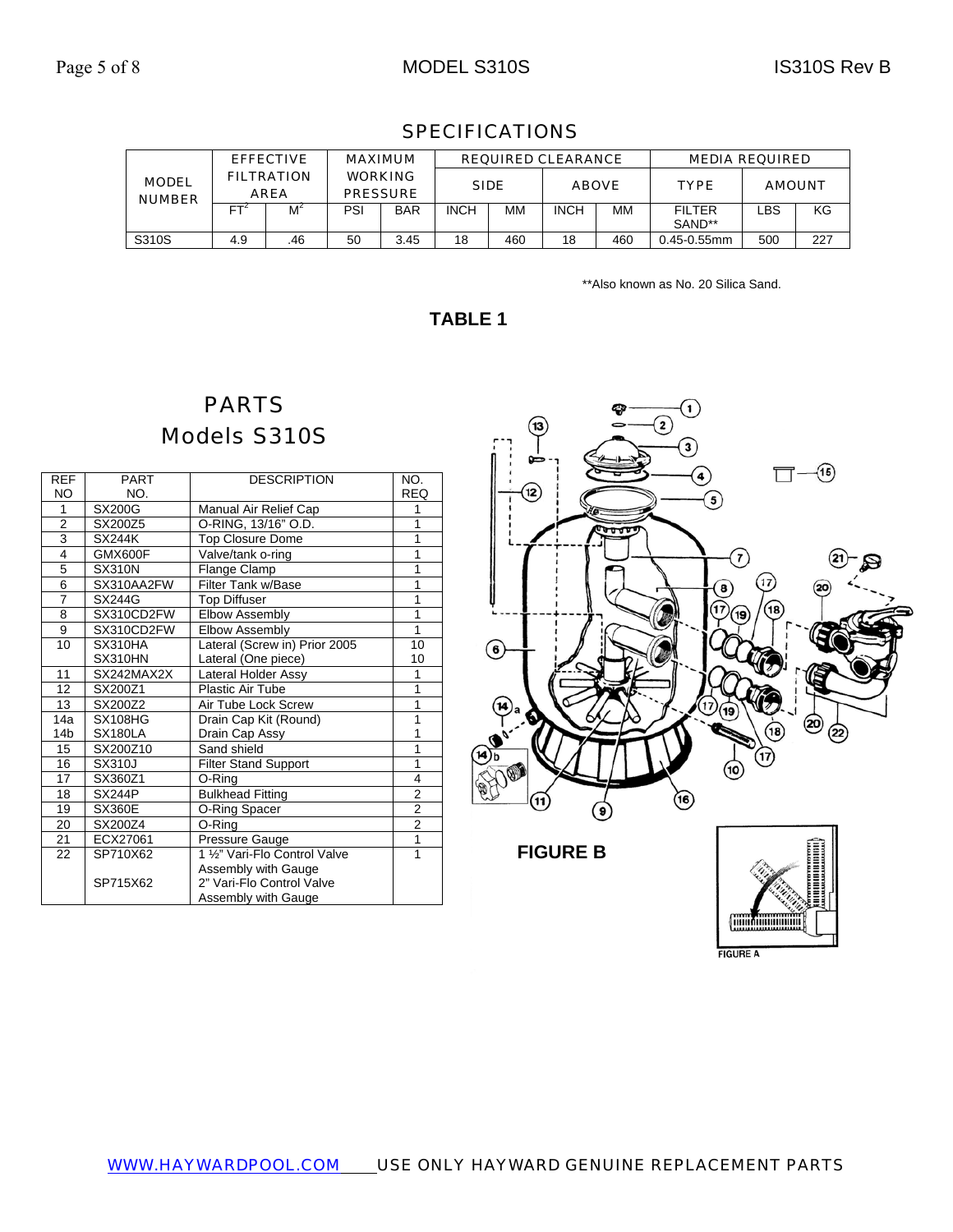#### MAXIMUM RECOMMENDED SYSTEM FLOW RATE BY PIPE SIZE Pipe Size [mm] Flow rate GPM [Liter/Min] Pipe Size Flow rate [mm] GPM [Liter/Min] Pipe Size Flow rate [mm] GPM [Liter/Min]  $1"$ [32] 20 [75]  $1\frac{1}{2}$ " [50] 45 [170]  $2\frac{1}{2}$ [75] 110 [415]  $1\frac{1}{4}$ [40] 30 [110]  $2"$ [63] 80 [300] 3" [90] 160 [600] **TABLE 2**

## PRODUCT REGISTRATION

(Retain For Your Records)

DATE OF INSTALLATION

PURCHASED FROM \_\_\_\_\_\_\_\_\_\_\_\_\_\_\_\_\_\_\_\_\_\_\_

**MODEL SERIAL NUMBER** 

**▲Retain this Warranty Certificate in a safe and convenient location for your records.**

# **PROBLEM SOLVING LIST**

|               | <b>LOW WATER FLOW</b>                                                                | <b>SHORT FILTER CYCLES</b>                                                        | POOL WATER WON'T CLEAR UP                                                       |
|---------------|--------------------------------------------------------------------------------------|-----------------------------------------------------------------------------------|---------------------------------------------------------------------------------|
| <b>REMEDY</b> | 1. Check skimmer and pump<br>strainer baskets for debris.                            | 1. Check for algae in pool and<br>superchlorinate as required.                    | 1. Check chlorine, pH and total<br>alkalinity levels and adjust<br>as required. |
|               | 2. Check for restrictions in<br>intake and discharge lines.                          | 2. Be sure chlorine and pH<br>levels are in proper range<br>(adjust as required). | 2. Be sure flow rate through<br>filter is sufficient.                           |
|               | 3. Check for air leak in intake<br>line (indicated by bubbles<br>returning to pool). | 3. Check surface of filter sand<br>for crusting or caking (remove 1"              | 3. Operate filter for longer periods.                                           |
|               | 4. Backwash filter.                                                                  | of sand if necessary).                                                            | 4. Be sure Vari-Flo valve is set on<br>"Filter" position.                       |

### **POOL CHEMISTRY GUIDELINES**

| <b>SUGGESTED POOL CHEMISTRY LEVELS</b>        |                | <b>ACTION REQUIRED TO CORRECT POOL CHEMISTRY</b> |                                                                                                      |  |  |
|-----------------------------------------------|----------------|--------------------------------------------------|------------------------------------------------------------------------------------------------------|--|--|
|                                               |                | <b>TO RAISE</b>                                  | <b>TO LOWER</b>                                                                                      |  |  |
| pH                                            | 7.2 to 7.6     | Add Soda Ash                                     | Add Muriatic Acid or Sodium Bisulphate                                                               |  |  |
| <b>TOTAL ALKALINITY</b>                       | 100 to 130 ppm | Add Sodium Bicarbonate                           | Add Muriatic Acid                                                                                    |  |  |
| CHLORINE (UNSTABILIZED) 0.3 to 1.0 ppm        |                | Add Chlorine Chemical                            | No action - chlorine will naturally dissipate                                                        |  |  |
| <b>CHLORINE (STABILIZED)</b>                  | 1.0 to 3.0 ppm | <b>Add Chlorine Chemical</b>                     | No action - chlorine will naturally dissipate                                                        |  |  |
| <b>CHLORINE STABILIZER</b><br>(Cyanuric Acid) | 40 to 70 ppm   | <b>Add Stabilizer</b>                            | Dilution - partially drain & refill pool with water<br>that has not been treated with Cyanuric Acid. |  |  |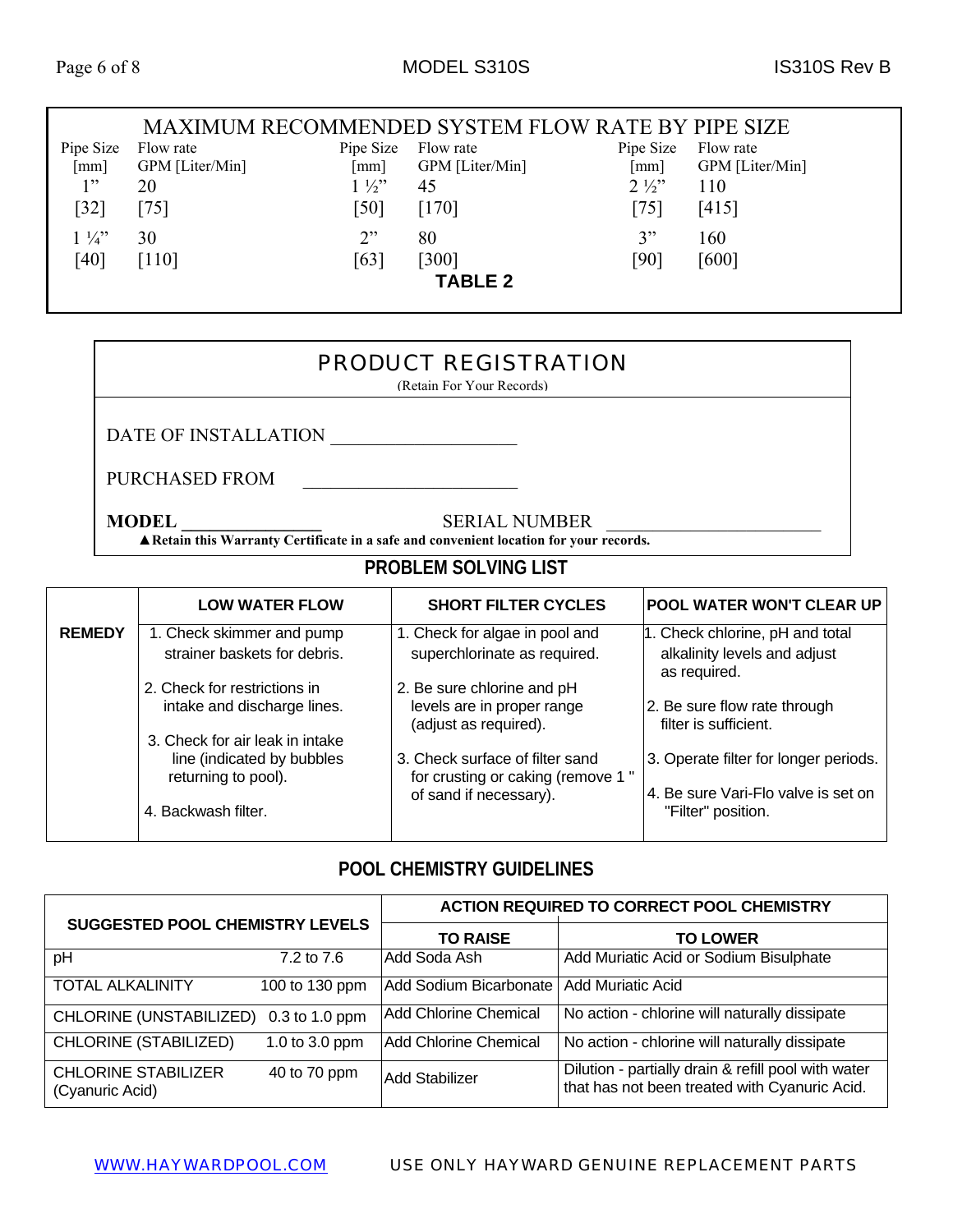

 **▼DETACH HERE: Fill out bottom portion completely and mail within 10 days of purchase/installation.** 

© Hayward Pool Products, Inc. 2006 All rights reserved.

| $\circledR$<br>HAYWARD                                                         | <b>Warranty Registration Card</b>                                                                                                                       |  |  |
|--------------------------------------------------------------------------------|---------------------------------------------------------------------------------------------------------------------------------------------------------|--|--|
|                                                                                | <b>Years pool has been in service</b> $\Box$ less than $1 \Box 1-3 \Box 3-5 \Box 5-10$                                                                  |  |  |
|                                                                                |                                                                                                                                                         |  |  |
|                                                                                |                                                                                                                                                         |  |  |
|                                                                                |                                                                                                                                                         |  |  |
|                                                                                |                                                                                                                                                         |  |  |
| Product Serial No.<br>$\Box$ Replacement<br>$\Box$ New Installation            | Please send me more information on these other<br>products from Hayward:                                                                                |  |  |
|                                                                                |                                                                                                                                                         |  |  |
| <b>Type of In-Ground Pool:</b><br>$\Box$ Vinyl $\Box$ Fiberglass $\Box$ Gunite | $\Box$ Filter $\Box$ Automatic Pool Cleaner<br>$\Box$ Pump<br>$\Box$ Light<br>$\Box$ Chlorinator<br>$\Box$ Skimmer<br>$\Box$ Heater<br>$\Box$ Heat Pump |  |  |
|                                                                                | $\Box$ Salt/Chlorine Generator<br>$\Box$ Controls                                                                                                       |  |  |